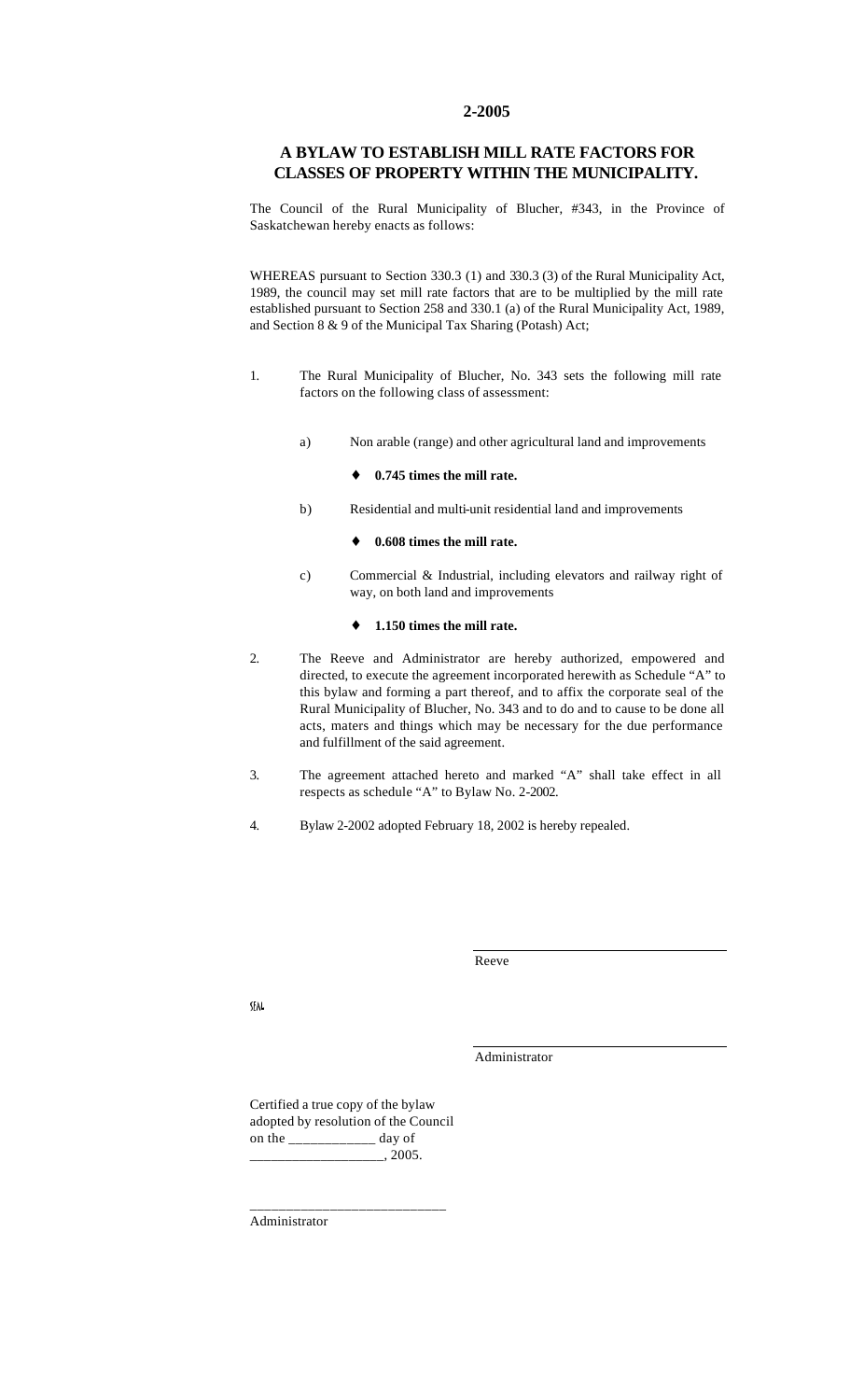# **EXHIBIT "A" TO BYLAW NO. 2-2005 MILL RATE FACTOR AGREEMENT**

# **THIS AGREEMENT MADE IN DUPLICATE THIS \_\_\_\_\_\_\_\_\_\_ DAY OF \_\_\_\_\_\_\_\_\_\_\_\_, 2005 BETWEEN:**

## **THE RURAL MUNICIPALITY OF BLUCHER, NO. 343** hereinafter called the "municipality"

### **- and -**

### **SASKATOON EAST SCHOOL DIVISION NO. 41** hereinafter called the "school division"

WHEREAS, pursuant to Section 330.3 (1) and 330.3 (3) of the Rural Municipality Act, 1989, the Municipality has passed a bylaw to set mill rate factors that are to be multiplied by the rate established pursuant to Section 258 and 330.1 (a) of the Rural Municipality Act, 1989 and Section 8 & 9 of the Municipal Tax Sharing (Potash) Act, for the purpose of establishing the levy for a taxable assessment.

AND WHEREAS the school division wishes to enter into an agreement with the municipality to apply the mill rate factors established pursuant to the above sections to the mill rate set by the school division.

NOW THEREFORE, the parities hereto agree as follows:

- 1. There shall be mill rate factors applied to the following classes of assessment established by regulations made pursuant to section 330.3 (3) of the Act:
	- a) Non arable (range) and other agricultural land and improvements
		- ♦ **0.745 times the mill rate.**
	- b) Residential and multi-unit residential land and improvements

#### ♦ **0.608 times the mill rate.**

c) Commercial & Industrial, including elevators and railway right of way, on both land and improvements

## ♦ **1.150 times the mill rate.**

- 2. The municipality shall adjust the various mill rate factors so that the same amount of tax is levied on behalf of the school division after applying the mill rate factors as would have been levied with no mill rate factors;
- 3. This agreement shall continue in force from year to year;